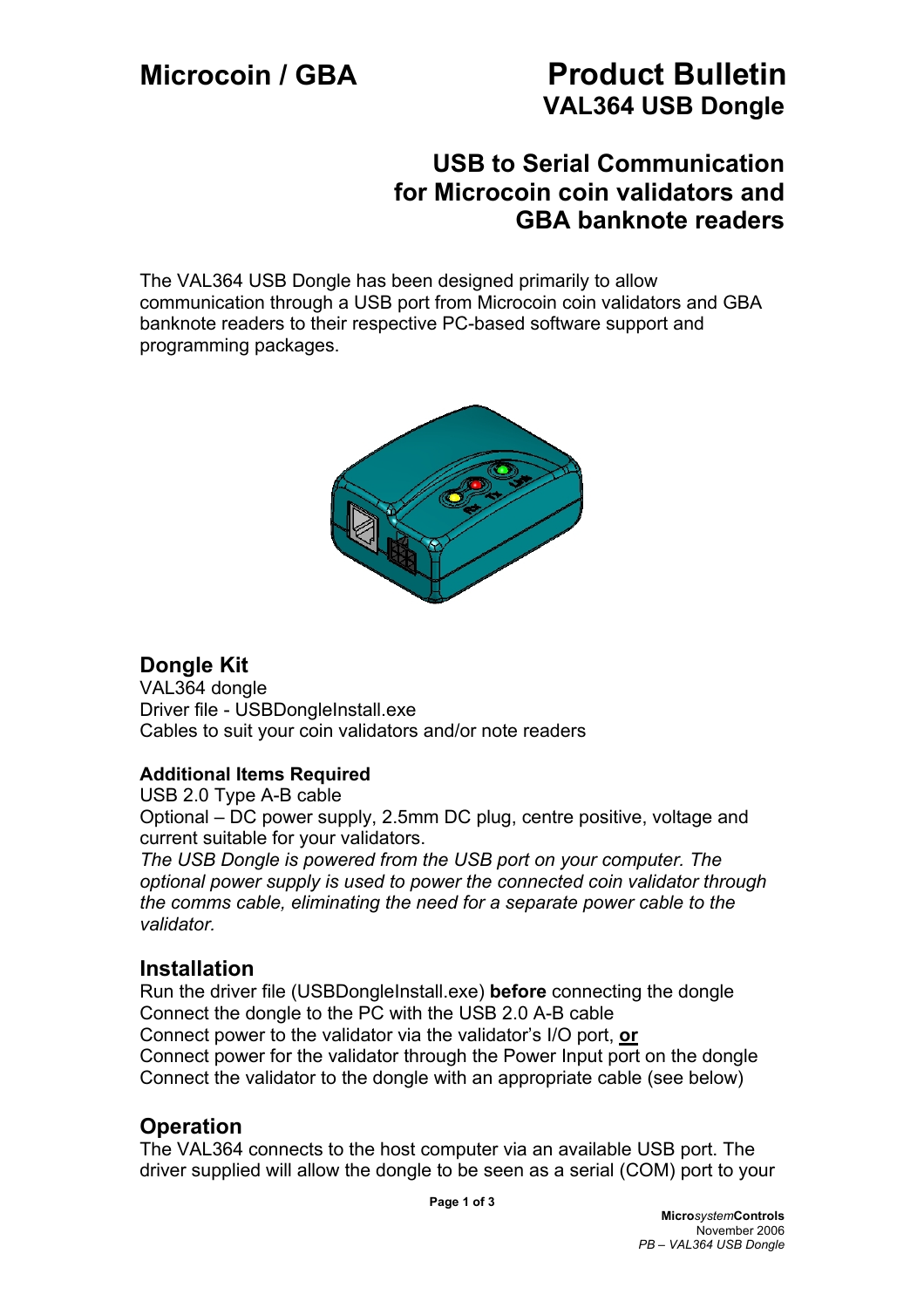# **Microcoin / GBA Product Bulletin VAL364 USB Dongle**

software. The driver will select the next available COM port number, and assign that to the dongle. Your device can then be connected using the appropriate cable, and the software on your computer will be able to communicate with the device, as if through a COM port.

As an additional benefit, there is a DC Power Input socket on the dongle. If an appropriate DC power source is connected to this socket, some coin validators can be powered through the comms cable, eliminating the need to have a separate cable to the validator for power.



Dongle Indicators

The indicators are used to show the operation mode of the dongle. The 'Link' LED lights when the dongle is recognised by the computer. The 'Rx' and 'Tx' indicate that data is being sent or received from the host system.



Output Connections

The dongle is designed to connect to all Microcoin and GBA products. To facilitate this, an RJ10/4P4C connector is provided to connect to QL1 and QL2 coin validators, and a 6 pin multi-purpose connector is provided to interface through various specialised cables to all other devices. (Refer to Cable Types below)